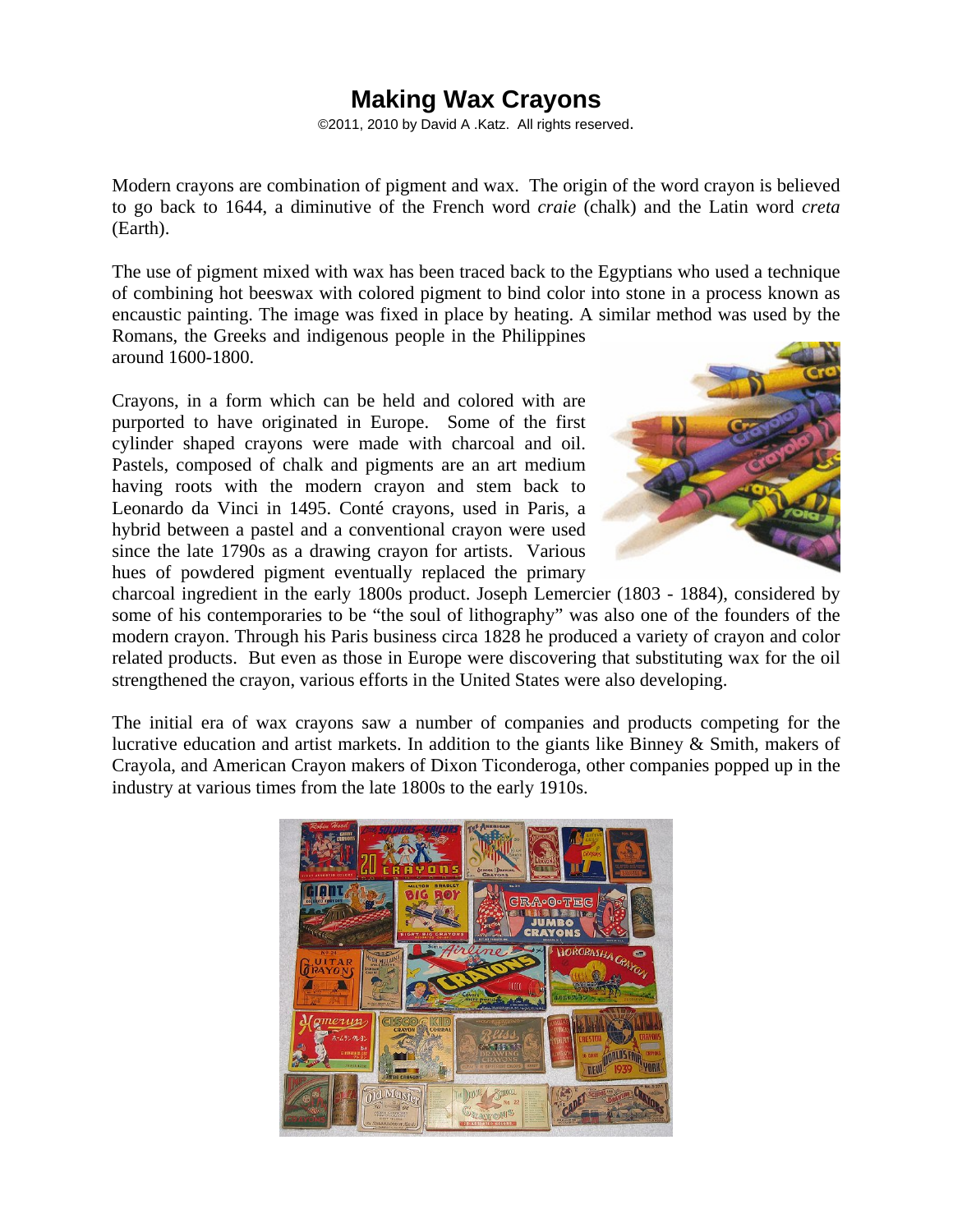## **Materials needed**

Paraffin wax Beeswax Stearic acid,  $CH<sub>3</sub>(CH<sub>2)</sub><sub>16</sub>COOH$  (available from chemical supply companies or craft stores) Pigments for coloring wax (available at art stores) Wood craft sticks (popsicle sticks) Large, clear soda straws, cut in half Small aluminum foil baking dishes or cups Non-hardening modeling clay Knife or single edge razor blades Hot plate Newspaper of other material to protect the tabletop Optional: Candy molds to make shaped crayons Cooking spray

#### **Safety precautions**

Melted wax is flammable. Do not heat at a high temperature.

Caution, wax will be hot. Wear insulated gloves or protect your hands with several layers of paper towels.

If a knife or razor blade is used to remove finished crayons from the soda straws, take care to protect your hands from possible cuts.

#### **Procedure**

.

Each lab group will prepare one color of crayon using the formulations below.

#### **Wax formulations:**

Formulation 1: 7 g paraffin wax, 7 g beeswax, and 0.5 g stearic acid Formulation 2: 5 g paraffin wax, 9 g beeswax, and 0.5 g stearic acid Formulation 3: 9 g paraffin wax, 5 g of beeswax, and 0.5 g stearic acid Formulation 4: 14 g paraffin wax, and 0.5 g stearic acid

Obtain a small aluminum foil baking dish or cup. Crease the edge to make a pouring spout.

Measure wax according to one of the formulations, above. Place in a small aluminum baking pan.

Heat the wax on a hot plate set at medium-low heat. (about one-third of the heat setting). Stir with a wood craft stick to melt evenly.



Plug one end of a straw with modeling clay, using enough excess clay so that the straw will stand upright. Prepare two soda straws for each formulation while the wax is heating. Place the straws on a sheet of newspaper or other material to protect the tabletop. Optional: If candy molds are available, you can make shaped crayons (See notes the follow this procedure.)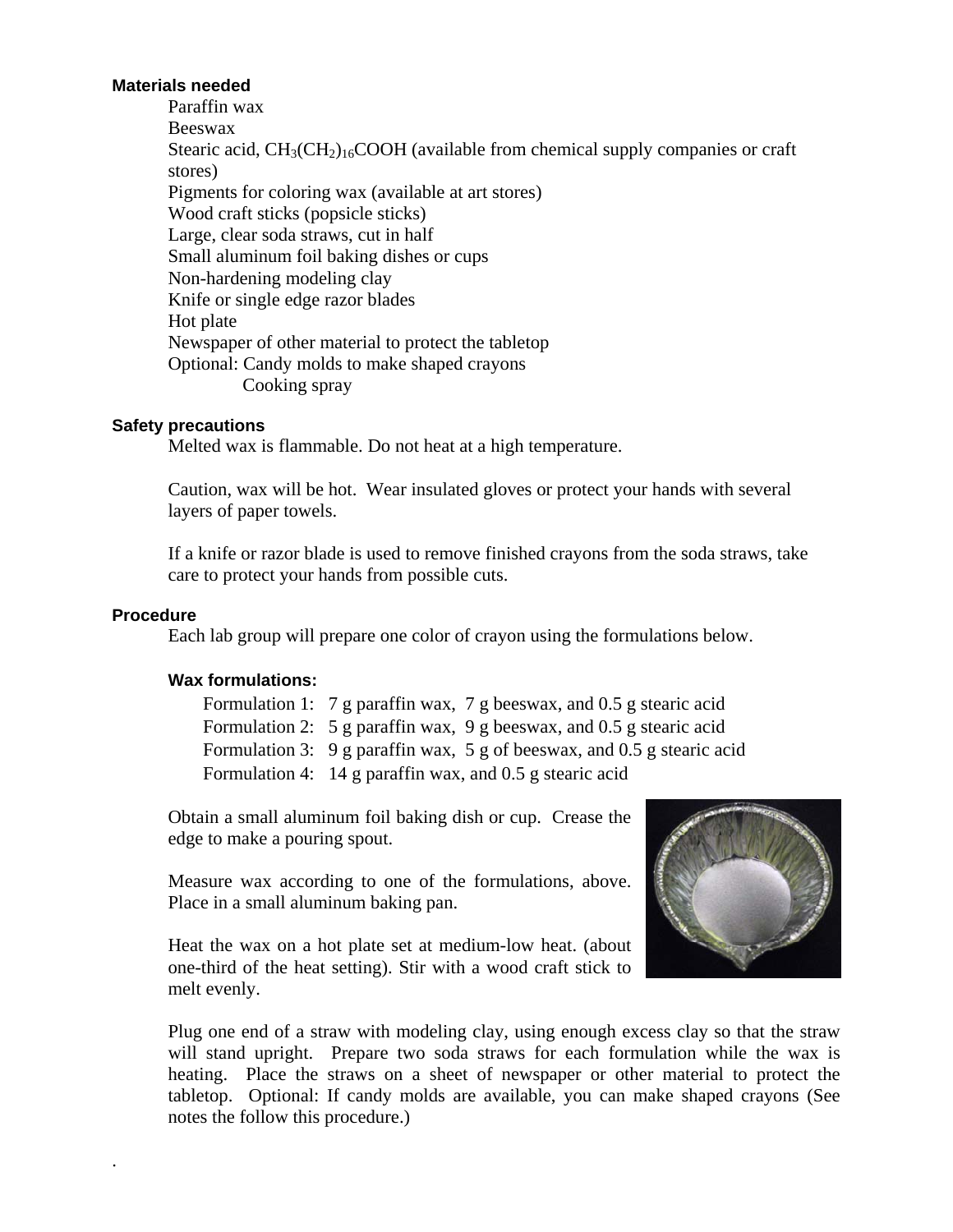Add 0.25 g of pigment to the melted wax. Stir to obtain a uniform color. If the color is too light, additional pigment can be added.

Remove the aluminum pan from the heat. Use tongs or several layers of paper towels to insulate your hand from the hot pan, and carefully pour the wax mixture into the soda straws.

Allow the wax to harden for about 15 minutes..

Remove the crayons from the straws. If the crayon does not come out of the straw easily, use a knife to slit the side of the straw. Label the crayons

Repeat the procedure with a different wax formulation.

If a pointed end or the crayons are desired, sharpen carefully in a pencil sharpener. (A small hand-held pencil sharpener is preferred. Do not use an electric sharpener.)

Once you have a formulation that produces a crayon that you like, you can make additional crayons of different colors and use molds to make shaped crayons.

Notes: When using molds to make shaped crayons, spray them **lightly** with a non-stick cooking spray or silicone spray. After pouring wax into molds, it is important to allow the wax to cool and harden completely.

### **Reference**

Weber, Linda and John Mauch, Teaching Chemistry with Art, ChemEd 2005